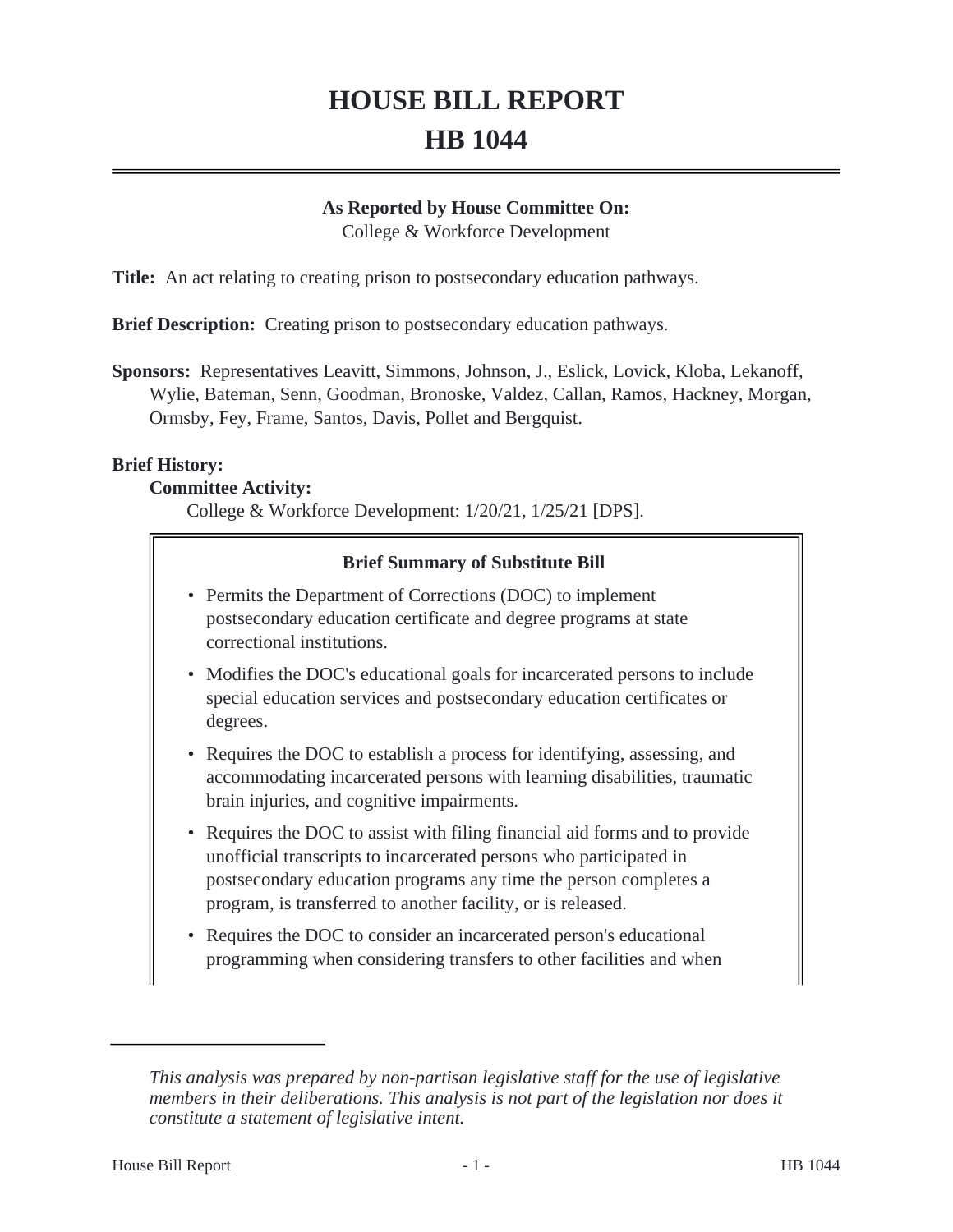releasing a person to their county of origin.

- Requires the Washington State Institute for Public Policy to study and report on enrollment, completion, and recidivism rates of incarcerated persons in the postsecondary education system post release.
- Requires an annual report from the DOC and other state agencies that includes a variety of data and information on incarcerated persons and postsecondary education.

## **HOUSE COMMITTEE ON COLLEGE & WORKFORCE DEVELOPMENT**

**Majority Report:** The substitute bill be substituted therefor and the substitute bill do pass. Signed by 12 members: Representatives Slatter, Chair; Entenman, Vice Chair; Leavitt, Vice Chair; Chambers, Ranking Minority Member; Jacobsen, Assistant Ranking Minority Member; Chandler, Hansen, Hoff, Paul, Pollet, Sells and Sutherland.

**Minority Report:** Do not pass. Signed by 1 member: Representative Kraft.

**Staff:** Megan Mulvihill (786-7304).

#### **Background:**

#### Individual Reentry Plans.

The Department of Corrections (DOC) is required to develop individual reentry plans for each incarcerated person under its jurisdiction except for those persons sentenced to life without the possibility of release, sentenced to death, and those subject to deportation. Individual reentry plans include: plans to maintain contact with family; a portfolio of the person's educational achievements, previous employment and work experience, and any training received; and a plan to facilitate reentry into the community that addresses education, employment, substance abuse treatment, mental health treatment, family reunification, and other needs.

#### The Department of Corrections' Educational Goals for Incarcerated Persons.

The DOC is required to offer certain education and work programs to persons incarcerated at a state correctional institution based on available funding and with the following goals, prioritized in the order listed:

- 1. the achievement of basic skills by obtaining a high school diploma or the equivalent;
- 2. the achievement of vocational skills necessary for work programs and to qualify for work upon release;
- 3. participation in additional work and education programs necessary to comply with an individual reentry plan; and
- 4. participation in other appropriate vocational, work, or educational programs not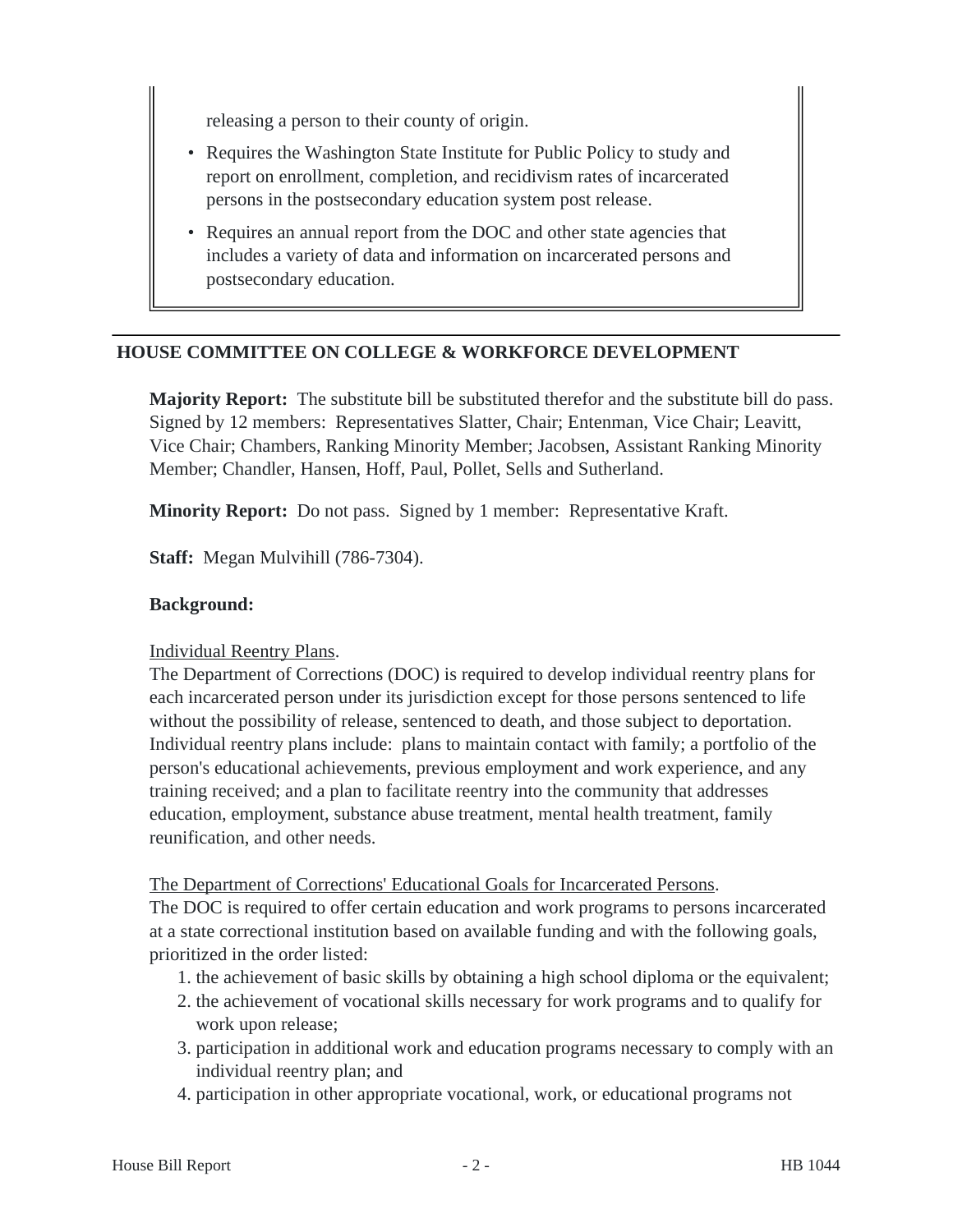necessary for compliance with an individual reentry plan, including associate degree programs.

If programming is provided for goals 1, 2, or 3, the DOC is responsible for the cost, including books, materials, and supplies. If programming is provided for goal 4, the incarcerated person is required to pay all or a portion of the cost, including books, fees, and tuition based on a DOC formula that correlates to the incarcerated person's average monthly income, available savings, and a prorated percent of the per-credit fee. A third party may pay the DOC directly for all or a portion of the programming costs aligned with the fourth goal.

# Associate Workforce Degree Programs at State Correctional Institutions.

In 2017 the DOC was authorized to implement associate workforce degree programs at state correctional institutions without specific funds being appropriated for that purpose. The associate workforce degree programs must be offered by an accredited community or technical college, college, or university designed to prepare incarcerated persons to enter the workforce. The DOC may select an incarcerated person to participate in a state-funded associate degree program based on priority criteria, including consideration of the following:

- persons within five years or less of release should be prioritized;
- the person does not already possess a postsecondary education degree; and
- the person's individual reentry plan includes participation in an associate degree program that is: (1) offered at their state correctional institution; (2) approved by the DOC as an eligible and effective postsecondary education degree program; and (3) is limited to an associate workforce degree.

Incarcerated persons who wish to participate in a state-funded associate degree program, but do not meet the priority criteria, must pay for the program themselves. Incarcerated persons sentenced to life without the possibility of release, sentenced to death, or subject to deportation under federal law are not allowed to participate in a state-funded associate degree program.

## County of Origin Discharge Considerations.

The DOC must determine which county is the appropriate residence for a person released to community custody. The DOC is prohibited from approving a residence that is not in the person's county of origin unless the DOC determines that returning to the county of origin would be inappropriate due to: any court-ordered condition of the person's sentence; victim safety concerns; negative influences on the person from within the community; or the location of family, other sponsoring persons, or organizations supporting the person.

## **Summary of Substitute Bill:**

The Department of Corrections' Educational Goals for Incarcerated Persons.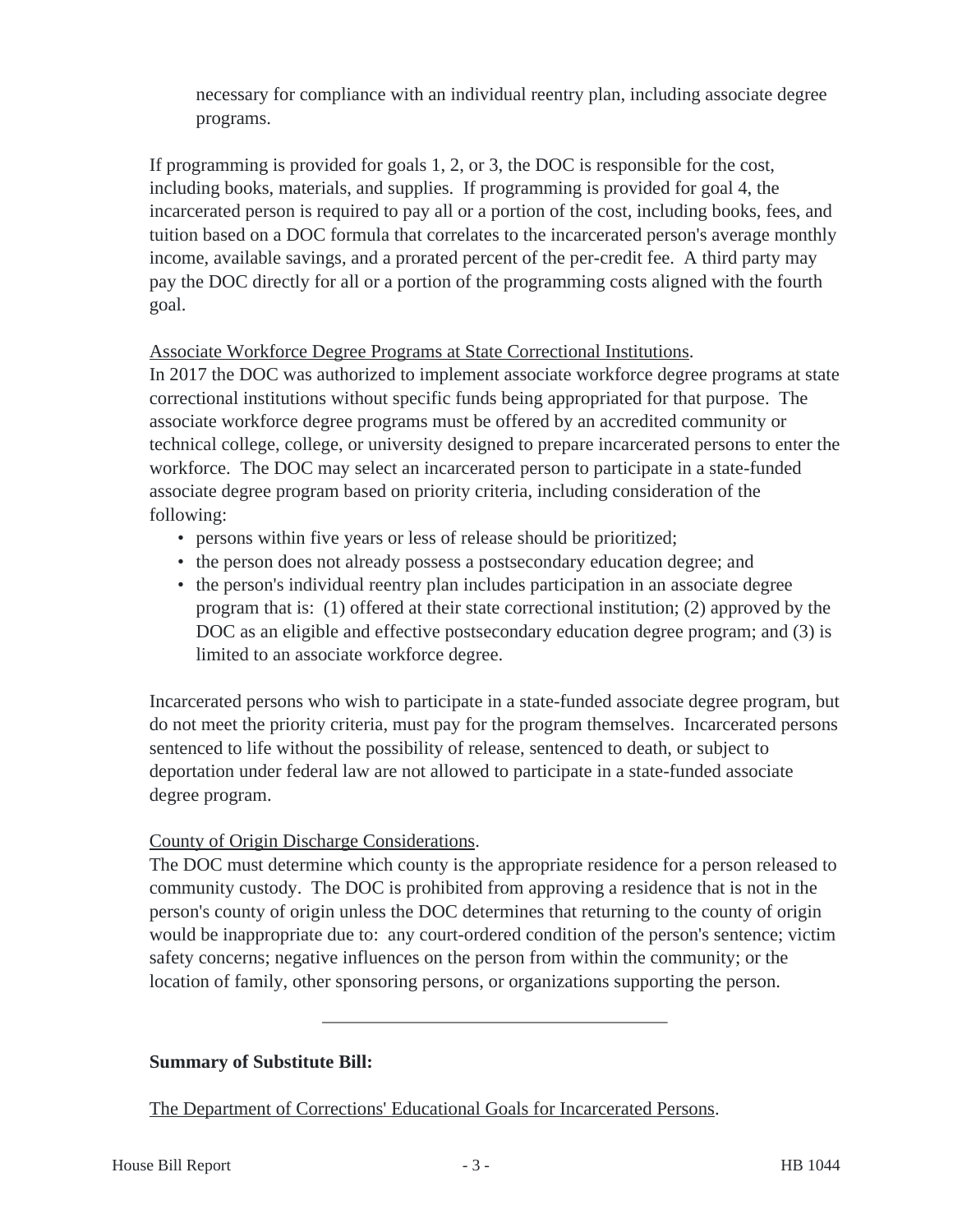The DOC's educational goals for incarcerated persons are modified as follows:

- 1. the achievement of basic skills by obtaining a high school diploma or the equivalent, including achievement by those persons eligible for special education services pursuant to federal or state law;
- 2. the achievement of vocational skills necessary for work programs and to qualify for work upon release;
- 3. participation in additional work and education programs necessary to comply with an individual reentry plan, including special education services and postsecondary education certificate or degree programs; and
- 4. participation in other appropriate vocational, work, or educational programs not necessary for compliance with an individual reentry plan, including postsecondary education certificate or degree programs.

The DOC must establish a process for identifying and assessing incarcerated persons with learning disabilities, traumatic brain injuries, and other cognitive impairments to determine whether they require accommodations in order to effectively participate in educational programming, including General Educational Development (GED) tests and postsecondary education. The DOC must establish a process to provide accommodations to these persons.

## Postsecondary Education Programs at State Correctional Institutions.

The DOC's authority to implement associate workforce degree programs at state correctional institutions is expanded to postsecondary education certificate or degree programs, but is limited to no more than a bachelor's degree. In addition, priority consideration may be given to incarcerated persons within 10 years or less of release. Incarcerated persons sentenced to life without the possibility of release, sentenced to death, or subject to deportation may participate in a postsecondary education degree program if it is paid for by a third party. The DOC must assist incarcerated persons participating in statefunded postsecondary education with filing a Free Application for Federal Student Aid (FAFSA) or the Washington Application for State Financial Aid (WASFA).

The DOC is required to provide incarcerated individuals who participated in postsecondary education programs with a copy of their unofficial transcript any time the person completes a postsecondary education program, is transferred to a different facility, or is released. This copy must be provided at no cost to the individual.

## Tuition Fees.

Standard tuition fees charged at public institutions of higher education do not apply to persons incarcerated under the DOC who participate in credit-eligible postsecondary education if the expenses are funded by non-tuition resources, such as grants, contracts, and donations.

#### County of Origin Discharge Considerations.

Upon release, the DOC must consider an incarcerated person's return to their county of origin to be inappropriate if the person is enrolled in an educational program that cannot be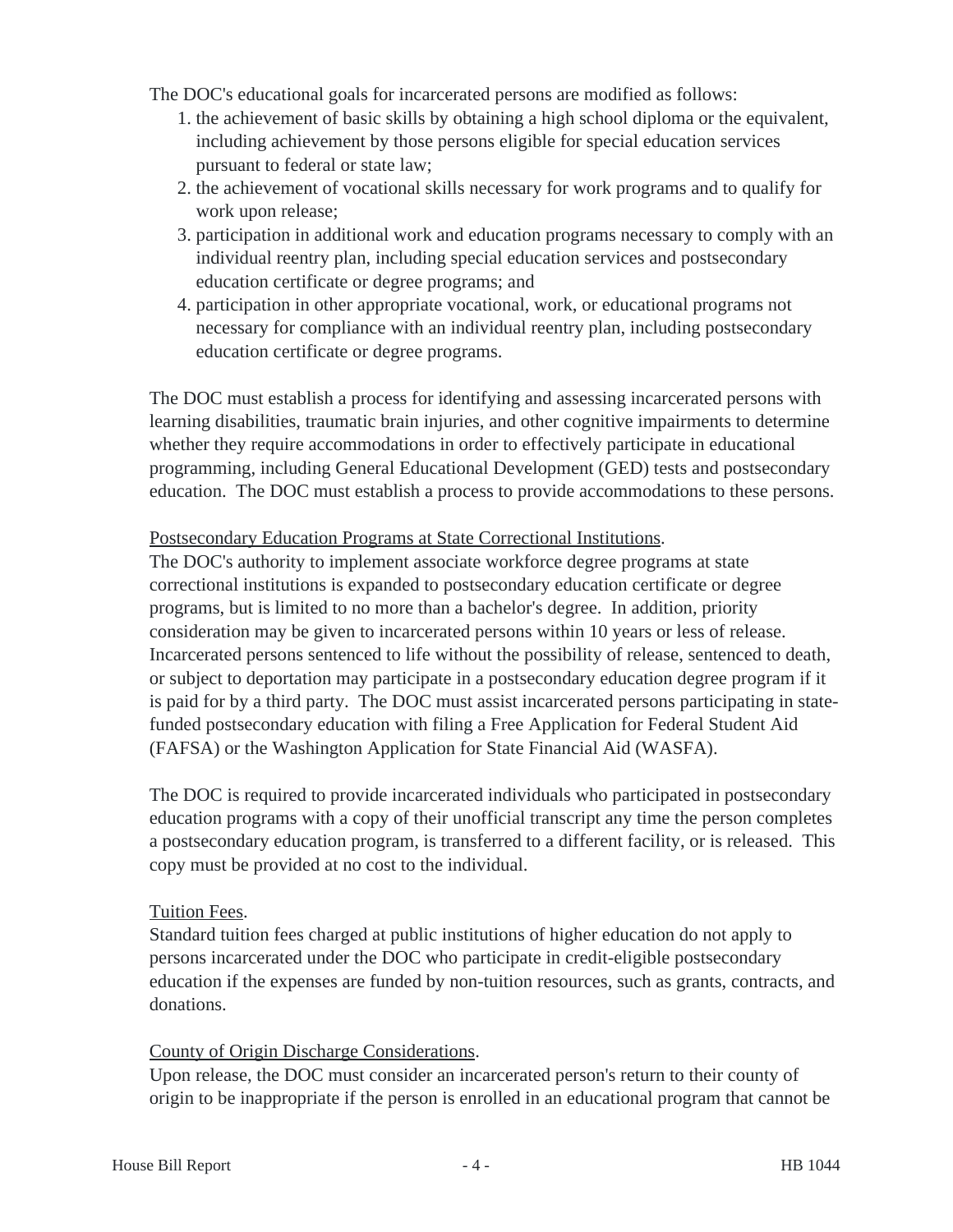completed in their county of origin, unless there are victim safety concerns.

## Transfers of Persons Incarcerated at Correctional Facilities.

When determining whether to transfer an incarcerated person to a different in-state facility, the DOC is required to consider whether the person is enrolled in a vocational or educational program, including programs operated by approved outside providers, which cannot be continued at the receiving facility.

# Washington State Institute for Public Policy Study.

The Washington State Institute for Public Policy (WSIPP) must study recidivism, enrollment, and completion rates of incarcerated persons in the postsecondary education system post-release. The DOC, the Washington Student Achievement Council (WSAC), the Education Research and Data Center, and the State Board for Community and Technical Colleges (SBCTC) must provide the data necessary to complete the study. The study's findings are to be published in two reports, a preliminary report due October 1, 2024, and a final report due October 1, 2027. The WSIPP study must include:

- patterns and effects on post-release enrollment and participation in the community and technical college sector by individuals who, while incarcerated, participated in postsecondary education;
- differential outcomes for individuals participating in different types of postsecondary education courses, certificates, and degree programs;
- changes in enrollment and completion of postsecondary education courses, certificate programs, and degree programs due to the expansion in postsecondary education programming; and
- recidivism outcomes other than incarceration for those individuals who participated in postsecondary education while incarcerated.

State Agency Report on Postsecondary Education Programs and Incarcerated Persons. The DOC, SBCTC, WSAC, and Washington Statewide Reentry Council, in collaboration with an organization representing the presidents of the public four-year institutions of higher education, must report to the committees of the Legislature with oversight over higher education and correctional matters, by December 1, 2021, and annually thereafter. The report must strive to include the voices of current or formerly incarcerated individuals, and must include the following:

- a review, disaggregated by demographics, of the number of incarcerated persons served and not served in the DOC's postsecondary education system, the number of persons leaving the DOC's custody after a minimum of one year without a high school equivalency certificate, and the number of persons released without any postsecondary education;
- a review of the DOC's identification and assessment of incarcerated persons with learning disabilities, traumatic brain injuries, and other cognitive impairments or disabilities that affect their ability to participate in educational programming, and the barriers to the identification and assessment of these persons with recommendations to improve;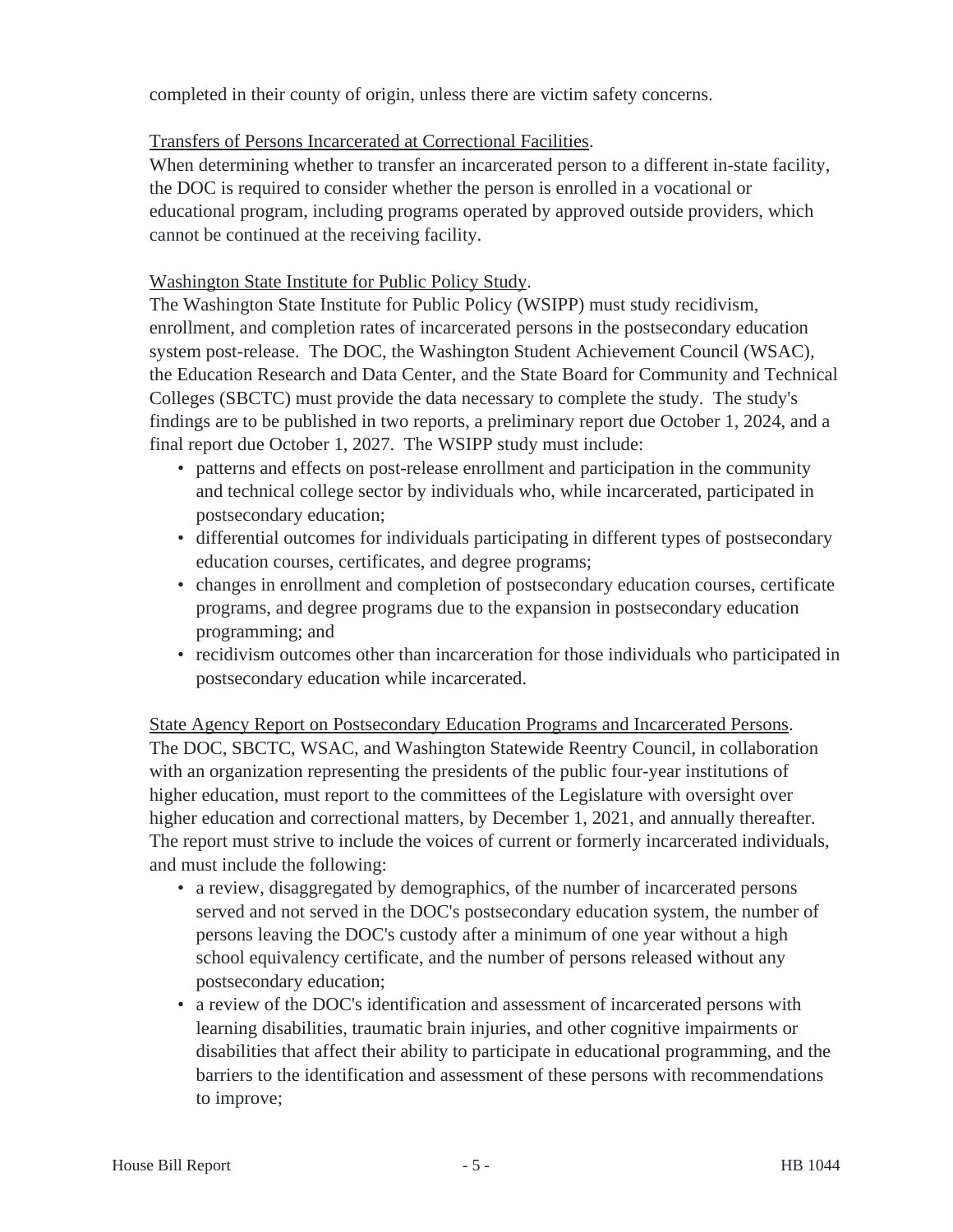- identification of issues related to ensuring that credits earned in credit-bearing courses are transferable, including a breakdown of both transferable and nontransferable credits awarded;
- a review of transfer policies, including the identification of barriers or challenges, in order to create recommendations to ensure the seamless transfer of incarcerated persons to postsecondary educational institutions;
- the number of persons participating in correspondence courses and the completion rates, disaggregated by demographics;
- an examination of the collaboration between correctional facilities, educational programs, and the postsecondary educational institutions, with the goal of clearly defining roles and responsibilities; and
- a review of partnerships with nonprofit organizations at state correctional facilities that provide postsecondary education programs and reentry services.

# **Substitute Bill Compared to Original Bill:**

The substitute bill made five changes. First, references to "offender," "inmate," and "prisoner" were all changed to "incarcerated individual." Second, the WSIPP study's intent and scope was modified. One modification limits the post-release data analysis to the community and technical college system. Additionally, the WSIPP study must be divided into a preliminary and final report. Third, the DOC is required, rather than permitted, to assist incarcerated individuals participating in postsecondary education with the filing of a FAFSA or WASFA. Fourth, the DOC lead state agency report must strive to include the voices of current or formerly incarcerated individuals. Lastly, Washington state-approved pre-apprenticeship programs are included as eligible postsecondary education programs.

## **Appropriation:** None.

**Fiscal Note:** Available. New fiscal note requested on January 25, 2021.

**Effective Date of Substitute Bill:** The bill takes effect 90 days after adjournment of the session in which the bill is passed.

## **Staff Summary of Public Testimony:**

(In support) Education is one of the most effective tools to create a transformative impact on a person's life, on prison culture, and on recidivism. Incarcerated individuals who participate in postsecondary education have greater rates of employment and reduced recidivism rates. Robust re-entry programs are essential for safety. These programs help save tax dollars and increase public safety. For every dollar spent by the state, there are \$20 in savings. Education increases the chance that these individuals become taxpayers who can support their families. A lack of education has an impact on society. An individual who enters a low-wage job is likely to stay low-income. Children who see their family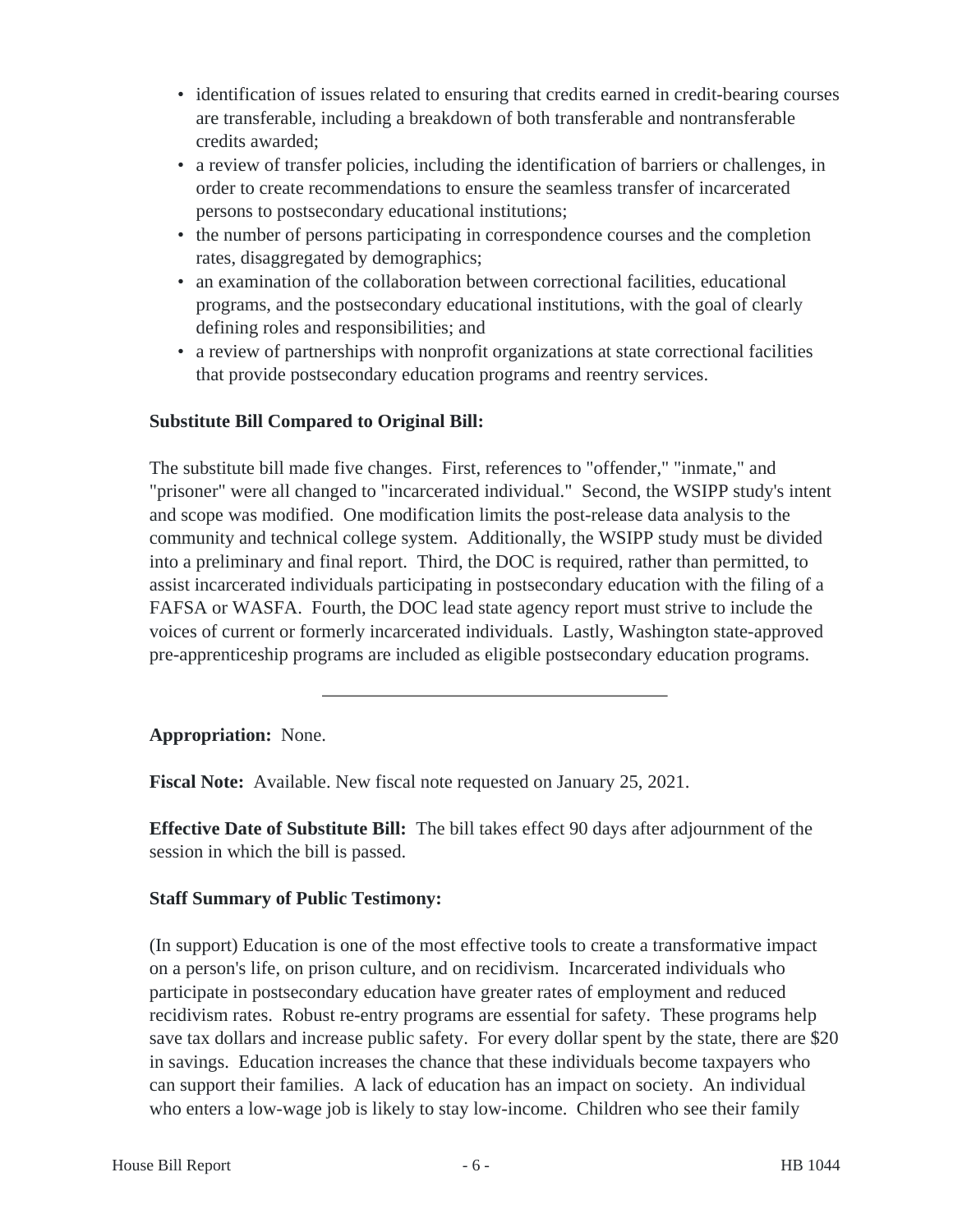members take education seriously also take education seriously. Postsecondary education can break generational poverty, and a successful transition into the community is something everyone can support.

This expansion recognizes the importance of academic degrees and that every student should have a choice. Students would not be limited by the five associate workforce degrees that are currently offered. This especially impacts women. Some individuals currently pay tuition for an out-of-state correspondence course because there are no in-state options available. Educational choice is important because you never know the path someone will take in the future. It can take 10 years to get a four-year degree while incarcerated so the expansion to allow those within 10 years of release to participate in postsecondary education is appreciated. There's a difference between legislating outcomes versus opportunities. There are a number of folks who go into the correctional system wanting change. It is inhumane to further punish people who have served their time by limiting their opportunities.

There is research about some interventions, but not a lot on educational interventions. The WSIPP study must examine these effects and is complimentary to a study at the University of Washington. Programs with small effects can still pass the cost-benefit analysis test and pay for themselves. Section 8 of the bill directs several state agencies to review vital information for policy makers to leverage resources and achieve shared goals.

Incarcerated individuals deserve better assessments and tools to determine what special accommodations they need. There are many who struggle with learning disabilities. Incarcerated students need wrap-around supports. Many of the obstacles to reach graduation are removed with this bill, but there are still many obstacles for individuals with disabilities.

While supportive of education services, the DOC needs additional funding to expand education. There are also concerns about incarcerated students using all of their Federal Pell or Washington College Grants while incarcerated and exhausting their financial aid for future education.

## (Opposed) None.

**Persons Testifying:** Representative Leavitt, prime sponsor; Noel Vest, Stanford University; Dan Goldhaber; Joyce Oswald; Adrienne Stuart, Washington State Developmental Disabilities Council; Shane Sweetman and Travis Trumbly, Centralia College at Cedar Creek Corrections Center; Alex Hur, Statewide Poverty Action Network; Pat Seibert-Love, Washington State Board for Community and Technical Colleges; Loretta Taylor, Department of Corrections; Eileen Aparis and Jennifer Pritchard, Seattle Goodwill; Russell Brown, Washington Association of Prosecuting Attorneys; JoAnn Taricani, University of Washington; Erin Lynam, Grays Harbor College; Dirk van Velzen, Prison Scholar Fund; Jenny Iredale, Olympic Personal Growth; Melissa Kulczyk, Carpenters